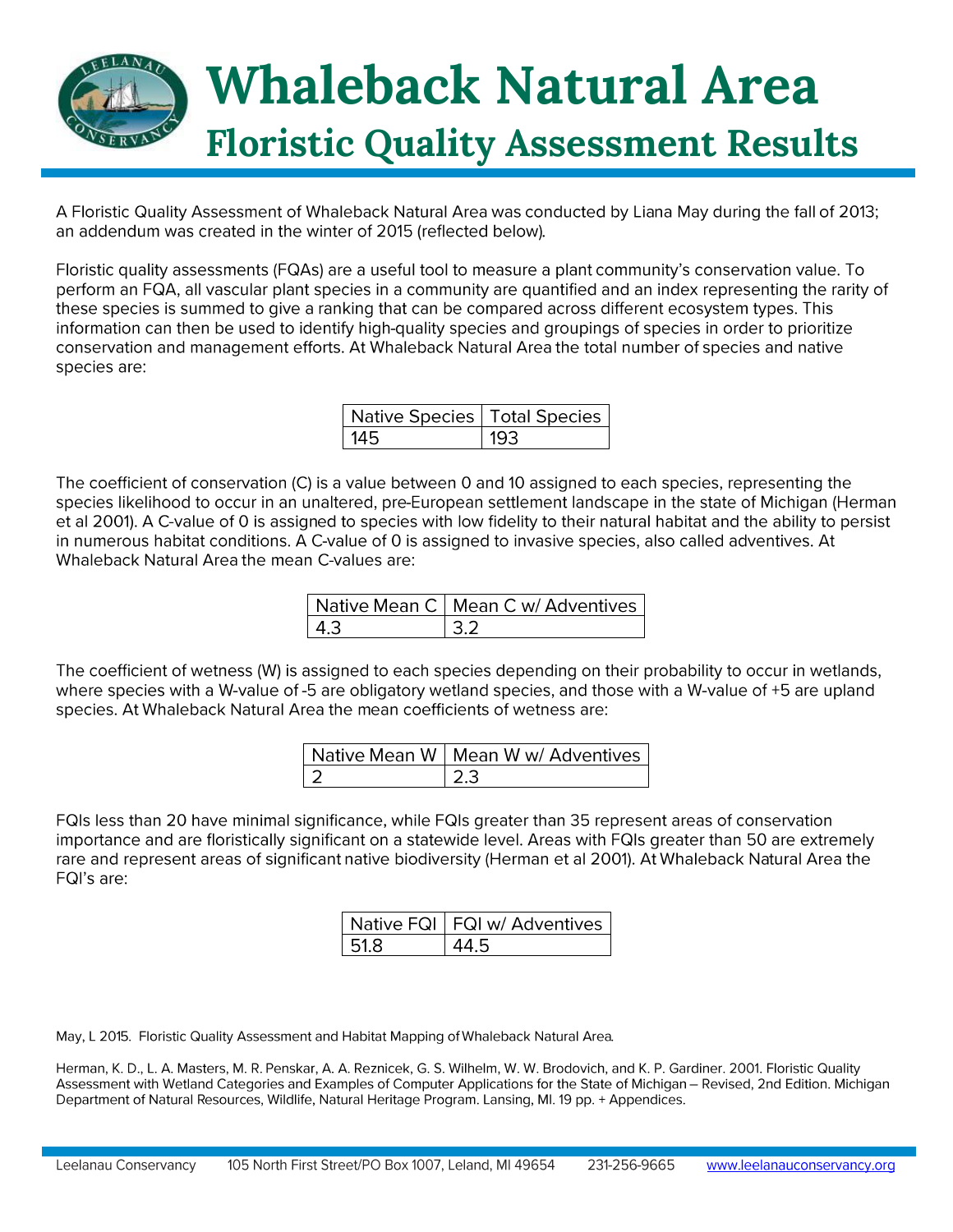| Whaleback Natural Area (all)<br>Addendum 2/9/2015 |                                                                                 |                           |                      |                |                                                  |                                    |                                                                                                                                  |
|---------------------------------------------------|---------------------------------------------------------------------------------|---------------------------|----------------------|----------------|--------------------------------------------------|------------------------------------|----------------------------------------------------------------------------------------------------------------------------------|
| Whaleback Natural Area                            |                                                                                 |                           |                      |                |                                                  |                                    |                                                                                                                                  |
| Leland                                            |                                                                                 |                           |                      |                |                                                  |                                    |                                                                                                                                  |
| Leelanau                                          |                                                                                 |                           |                      |                |                                                  |                                    |                                                                                                                                  |
| MI                                                |                                                                                 |                           |                      |                |                                                  |                                    |                                                                                                                                  |
| USA                                               |                                                                                 |                           |                      |                |                                                  |                                    |                                                                                                                                  |
| FQA DB Region:                                    | Michigan                                                                        |                           |                      |                |                                                  |                                    |                                                                                                                                  |
| FQA DB Publication Year:                          | 2014                                                                            |                           |                      |                |                                                  |                                    |                                                                                                                                  |
| FQA DB Description:                               |                                                                                 |                           |                      |                |                                                  |                                    | Reznicek, A.A., M.R. Penskar, B.S. Walters, and B.S. Slaughter. 2014. Michigan Floristic Quality Assessment Database. Herbarium, |
|                                                   |                                                                                 |                           |                      |                |                                                  |                                    | University of Michigan, Ann Arbor, MI and Michigan Natural Features Inventory, Michigan State University, Lansing, MI.           |
| Practitioner:<br>Latitude:                        | Liana May                                                                       |                           |                      |                |                                                  |                                    |                                                                                                                                  |
| Longitude:                                        |                                                                                 |                           |                      |                |                                                  |                                    |                                                                                                                                  |
| <b>Weather Notes:</b>                             |                                                                                 |                           |                      |                |                                                  |                                    |                                                                                                                                  |
| <b>Duration Notes:</b>                            | Growing season 2013, additions and corrections from 2014                        |                           |                      |                |                                                  |                                    |                                                                                                                                  |
| Community Type Notes:                             | Mesic northern forest, upland cedar boreal forest, open dune, cliff, and beach. |                           |                      |                |                                                  |                                    |                                                                                                                                  |
|                                                   |                                                                                 |                           |                      |                |                                                  |                                    | Check Eurybia for similar spp.; check S. puniceum for similar spp.; Symphoricarpos albus var. albus may be non-native variety;   |
| Other Notes:                                      | Unknown vine by observation deck.                                               |                           |                      |                |                                                  |                                    |                                                                                                                                  |
| Private/Public:                                   | Public                                                                          |                           |                      |                |                                                  |                                    |                                                                                                                                  |
|                                                   |                                                                                 |                           |                      |                |                                                  |                                    |                                                                                                                                  |
| Conservatism-Based Metrics:                       |                                                                                 |                           |                      |                |                                                  |                                    |                                                                                                                                  |
| Total Mean C:<br>Native Mean C:                   | 3.2<br>4.3                                                                      |                           |                      |                |                                                  |                                    |                                                                                                                                  |
| Total FQI:                                        | 44.5                                                                            |                           |                      |                |                                                  |                                    |                                                                                                                                  |
| Native FQI:                                       | 51.8                                                                            |                           |                      |                |                                                  |                                    |                                                                                                                                  |
| Adjusted FQI:                                     | 37.3                                                                            |                           |                      |                |                                                  |                                    |                                                                                                                                  |
| % C value 0:                                      | 29.5                                                                            |                           |                      |                |                                                  |                                    |                                                                                                                                  |
| % C value 1-3:                                    | 24.9                                                                            |                           |                      |                |                                                  |                                    |                                                                                                                                  |
| % C value 4-6:                                    | 33.7                                                                            |                           |                      |                |                                                  |                                    |                                                                                                                                  |
| % C value 7-10:                                   | 11.9                                                                            |                           |                      |                |                                                  |                                    |                                                                                                                                  |
| Native Tree Mean C:                               | 3.9                                                                             |                           |                      |                |                                                  |                                    |                                                                                                                                  |
| Native Shrub Mean C:                              | 4                                                                               |                           |                      |                |                                                  |                                    |                                                                                                                                  |
| Native Herbaceous Mean C:                         | 4.4                                                                             |                           |                      |                |                                                  |                                    |                                                                                                                                  |
| Species Richness:                                 |                                                                                 |                           |                      |                |                                                  |                                    |                                                                                                                                  |
| <b>Total Species:</b>                             | 193                                                                             |                           |                      |                |                                                  |                                    |                                                                                                                                  |
| <b>Native Species:</b>                            | 145                                                                             | 75.10%                    |                      |                |                                                  |                                    |                                                                                                                                  |
| Non-native Species:                               | 48                                                                              | 24.90%                    |                      |                |                                                  |                                    |                                                                                                                                  |
|                                                   |                                                                                 |                           |                      |                |                                                  |                                    |                                                                                                                                  |
| Species Wetness:                                  |                                                                                 |                           |                      |                |                                                  |                                    |                                                                                                                                  |
| Mean Wetness:                                     | 2.3                                                                             |                           |                      |                |                                                  |                                    |                                                                                                                                  |
| Native Mean Wetness:                              | 2                                                                               |                           |                      |                |                                                  |                                    |                                                                                                                                  |
|                                                   |                                                                                 |                           |                      |                |                                                  |                                    |                                                                                                                                  |
| Physiognomy Metrics:<br>Tree:                     | 23                                                                              | 11.90%                    |                      |                |                                                  |                                    |                                                                                                                                  |
| Shrub:                                            | 25                                                                              | 13%                       |                      |                |                                                  |                                    |                                                                                                                                  |
| Vine:                                             | 5                                                                               | 2.60%                     |                      |                |                                                  |                                    |                                                                                                                                  |
| Forb:                                             | 101                                                                             | 52.30%                    |                      |                |                                                  |                                    |                                                                                                                                  |
| Grass:                                            | 20                                                                              | 10.40%                    |                      |                |                                                  |                                    |                                                                                                                                  |
| Sedge:                                            | 8                                                                               | 4.10%                     |                      |                |                                                  |                                    |                                                                                                                                  |
| Rush:                                             | 0                                                                               | 0%                        |                      |                |                                                  |                                    |                                                                                                                                  |
| Fern:                                             | 11                                                                              | 5.70%                     |                      |                |                                                  |                                    |                                                                                                                                  |
| Bryophyte:                                        | 0                                                                               | 0%                        |                      |                |                                                  |                                    |                                                                                                                                  |
|                                                   |                                                                                 |                           |                      |                |                                                  |                                    |                                                                                                                                  |
| <b>Duration Metrics:</b><br>Annual:               | 12                                                                              | 6.20%                     |                      |                |                                                  |                                    |                                                                                                                                  |
| Perennial:                                        | 169                                                                             | 87.60%                    |                      |                |                                                  |                                    |                                                                                                                                  |
| Biennial:                                         | 12                                                                              | 6.20%                     |                      |                |                                                  |                                    |                                                                                                                                  |
| Native Annual:                                    | 6                                                                               | 3.10%                     |                      |                |                                                  |                                    |                                                                                                                                  |
| Native Perennial:                                 | 135                                                                             | 69.90%                    |                      |                |                                                  |                                    |                                                                                                                                  |
| Native Biennial:                                  | 4                                                                               | 2.10%                     |                      |                |                                                  |                                    |                                                                                                                                  |
|                                                   |                                                                                 |                           |                      |                |                                                  |                                    |                                                                                                                                  |
| Species:                                          |                                                                                 |                           |                      |                |                                                  |                                    |                                                                                                                                  |
| Scientific Name<br>Abies balsamea                 | Family<br>Pinaceae                                                              | Acronym Native?<br>ABIBAL | native               |                | C W Physiognomy Duration Common Name<br>3 0 tree |                                    |                                                                                                                                  |
| Acer negundo                                      | Sapindaceae                                                                     | ACENEG                    | native               | 0              | 0<br>tree                                        | perennial box-elder                | perennial balsam fir                                                                                                             |
| Acer rubrum                                       | Sapindaceae                                                                     | ACERUB                    | native               | 1              | 0 tree                                           |                                    | perennial red maple                                                                                                              |
| Acer saccharum                                    | Sapindaceae                                                                     | ACESAU                    | native               | 5              | 3 tree                                           |                                    | perennial sugar maple                                                                                                            |
| Actaea pachypoda                                  | Ranunculaceae                                                                   | <b>ACTPAC</b>             | native               | 7              | 5 forb                                           |                                    | perennial dolls-eyes                                                                                                             |
| Adiantum pedatum                                  | Pteridaceae                                                                     | ADIPED                    | native               | 6              | 3 fern                                           |                                    | perennial maidenhair fern                                                                                                        |
| Agrostis gigantea                                 | Poaceae                                                                         | AGRGIG                    | non-native           | 0              | -3 grass                                         | perennial redtop                   |                                                                                                                                  |
| Alliaria petiolata                                | Brassicaceae                                                                    | <b>ALLPET</b>             | non-native           | 0              | 3 forb                                           | biennial                           | garlic mustard                                                                                                                   |
| Allium tricoccum                                  | Alliaceae                                                                       | ALLTRI                    | native               | 5<br>4         | 3 forb                                           | perennial wild leek                |                                                                                                                                  |
| Amelanchier arborea<br>Ammophila breviligulata    | Rosaceae<br>Poaceae                                                             | AMEARB<br>AMMBRE          | native<br>native     | 10             | 3 tree<br>5 grass                                | perennial juneberry                | perennial marram grass                                                                                                           |
| Antennaria parlinii                               | Asteraceae                                                                      | ANTPAL                    | native               | 2              | 5 forb                                           |                                    | perennial smooth pussytoes                                                                                                       |
| Apocynum cannabinum; a. sibiricum                 | Apocynaceae                                                                     | APOCAN                    | native               | 3              | 0 forb                                           |                                    | perennial indian-hemp                                                                                                            |
| Aquilegia canadensis                              | Ranunculaceae                                                                   | <b>AQUCAN</b>             | native               | 5              | 3 forb                                           |                                    | perennial wild columbine                                                                                                         |
| Arabidopsis lyrata; arabis I.                     | Brassicaceae                                                                    | ARALYR                    | native               | $\overline{7}$ | 3 forb                                           | biennial                           | sand cress                                                                                                                       |
| Arctium minus                                     | Asteraceae                                                                      | ARCMIN                    | non-native           | 0              | 3 forb                                           | biennial                           | common burdock                                                                                                                   |
| Arctostaphylos uva-ursi                           | Ericaceae                                                                       | <b>ARCUVA</b>             | native               | 8              | 5 shrub                                          | perennial bearberry                |                                                                                                                                  |
| Arisaema triphyllum                               | Araceae                                                                         | ARITRI                    | native               | 5              | 0 forb                                           |                                    | perennial jack-in-the-pulpit                                                                                                     |
| Artemisia campestris                              | Asteraceae                                                                      | ARTCAM                    | native               | 5              | 5 forb                                           | biennial                           | wormwood                                                                                                                         |
| Asclepias syriaca<br>Asparagus officinalis        | Apocynaceae                                                                     | <b>ASCSYR</b>             | native               | $\mathbf{1}$   | 5 forb                                           |                                    | perennial common milkweed                                                                                                        |
| Athyrium filix-femina                             | Asparagaceae<br>Athyriaceae                                                     | <b>ASPOFF</b><br>ATHFIL   | non-native<br>native | 0<br>4         | 3 forb<br>0 fern                                 | perennial<br>perennial lady fern   | garden asparagus                                                                                                                 |
| Berberis thunbergii                               | Berberidaceae                                                                   | <b>BERTHU</b>             | non-native           | 0              | 3 shrub                                          |                                    | perennial japanese barberry                                                                                                      |
| Betula papyrifera                                 | Betulaceae                                                                      | <b>BETPAP</b>             | native               | 2              | 3 tree                                           |                                    | perennial paper birch                                                                                                            |
| Cakile edentula                                   | Brassicaceae                                                                    | CAKEDE                    | native               | 5              | 3 forb                                           | annual                             | sea-rocket                                                                                                                       |
| Campanula rotundifolia                            | Campanulaceae                                                                   | CAMROT                    | native               | 6              | 3 forb                                           | perennial harebell                 |                                                                                                                                  |
| Cardamine concatenata; dentaria laciniata         | Brassicaceae                                                                    | CARCON                    | native               | 5              | 3 forb                                           |                                    | perennial cut-leaved toothwort                                                                                                   |
| Cardamine diphylla; dentaria d.                   | Brassicaceae                                                                    | CARDIP                    | native               | 5              | 3 forb                                           |                                    | perennial two-leaved toothwort                                                                                                   |
| Carex albursina                                   | Cyperaceae                                                                      | CXALBU                    | native               | 5              | 5 sedge                                          | perennial sedge                    |                                                                                                                                  |
| Carex eburnea<br>Carex hitchcockiana              | Cyperaceae<br>Cyperaceae                                                        | CXEBUR<br><b>CXHITC</b>   | native               | 7<br>5         | 3 sedge<br>5 sedge                               | perennial sedge<br>perennial sedge |                                                                                                                                  |
| Carex interior                                    | Cyperaceae                                                                      | CXINTE                    | native<br>native     |                | $3 - 5$ sedge                                    | perennial sedge                    |                                                                                                                                  |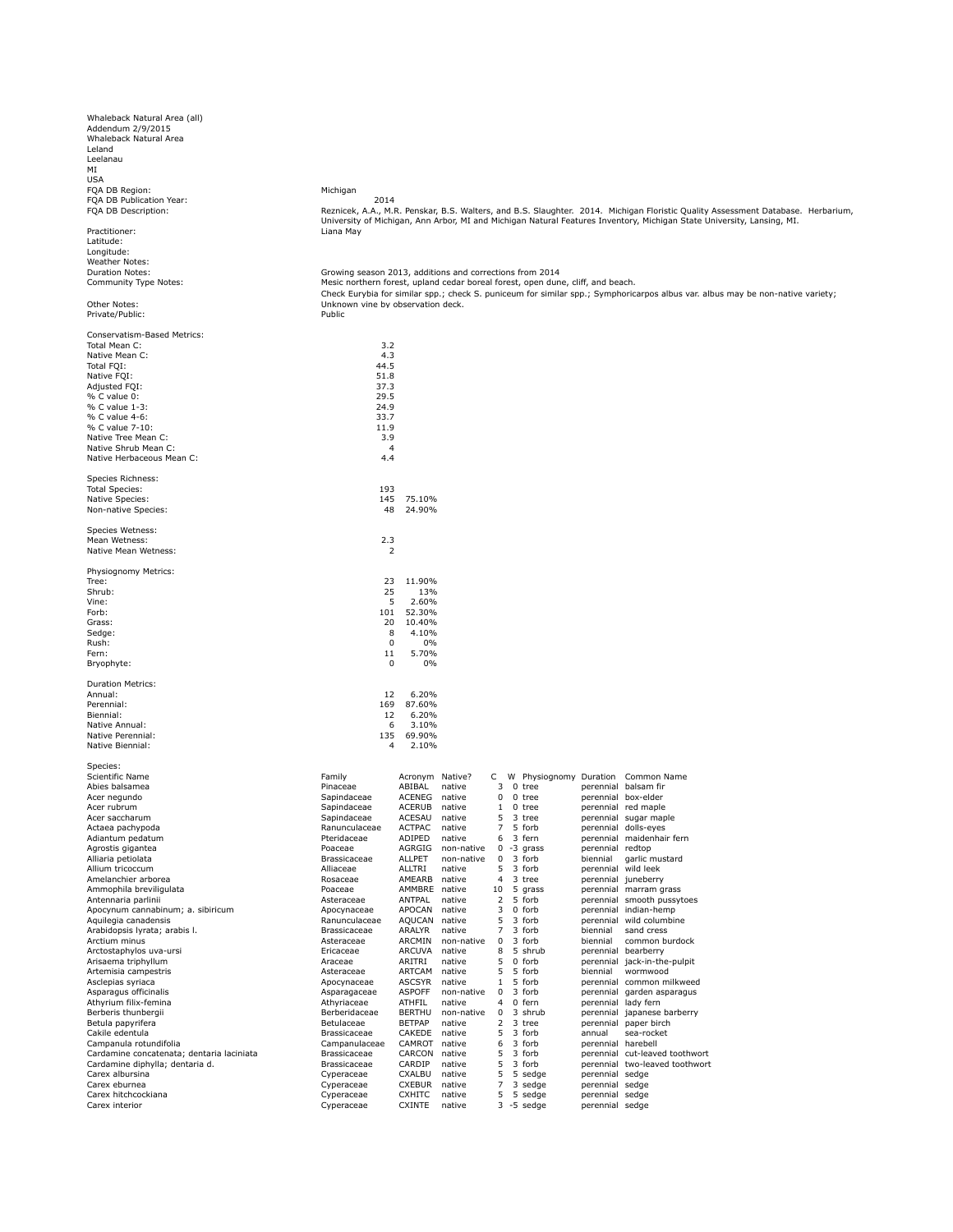| Carex leptonervia                                                    | Cyperaceae                         | <b>CXLEPO</b>                  | native                      | 3              |   | 0 sedge           | perennial sedge      |                                                                    |
|----------------------------------------------------------------------|------------------------------------|--------------------------------|-----------------------------|----------------|---|-------------------|----------------------|--------------------------------------------------------------------|
| Carex pensylvanica                                                   | Cyperaceae                         | <b>CXPENS</b>                  | native                      | 4              |   | 5 sedge           | perennial sedge      |                                                                    |
| Carex plantaginea                                                    | Cyperaceae                         | <b>CXPLAN</b>                  | native                      | 8              |   | 5 sedge           | perennial sedge      |                                                                    |
| Carex rosea; c. convoluta                                            | Cyperaceae                         | <b>CXROSE</b>                  | native                      | 2              |   | 5 sedge           |                      | perennial curly-styled wood sedge                                  |
| Caulophyllum thalictroides                                           | Berberidaceae                      | CAUTHA                         | native                      | 5              | 5 | forb              |                      | perennial blue cohosh                                              |
| Celastrus orbiculatus                                                | Celastraceae                       | CELORB                         | non-native                  | 0              |   | 5 vine            |                      | perennial oriental bittersweet                                     |
| Celastrus scandens                                                   | Celastraceae                       | CELSCA                         | native                      | 3              |   | 3 vine            |                      | perennial american bittersweet                                     |
| Centaurea stoebe; c. maculosa                                        | Asteraceae                         | <b>CENSTO</b>                  | non-native                  | 0              |   | 5 forb            | biennial             | spotted knapweed                                                   |
| Cerastium fontanum                                                   | Caryophyllaceae                    | <b>CERFON</b><br>CHEALB        | non-native                  | 0              |   | 3 forb            |                      | perennial mouse-ear chickweed                                      |
| Chenopodium album                                                    | Amaranthaceae                      | CHESIM                         | non-native<br>native        | 0              |   | 3 forb<br>5 forb  | annual               | lambs-quarters                                                     |
| Chenopodium simplex; c. hybridum<br>Circaea canadensis; c. lutetiana | Amaranthaceae                      | CIRCAN                         | native                      | 1<br>2         |   | 3 forb            | annual               | maple-leaved goosefoot<br>perennial enchanters-nightshade          |
| Cirsium arvense                                                      | Onagraceae<br>Asteraceae           | CIRARV                         | non-native                  | 0              |   | 3 forb            |                      | perennial canada thistle                                           |
| Cirsium vulgare                                                      | Asteraceae                         | <b>CIRVUL</b>                  | non-native                  | $\mathbf 0$    |   | 3 forb            | biennial             | bull thistle                                                       |
| Clinopodium vulgare                                                  | Lamiaceae                          | <b>CLIVUL</b>                  | native                      | 3              |   | 5 forb            | perennial wild-basil |                                                                    |
| Comandra umbellata                                                   | Santalaceae                        | COMUMB native                  |                             | 5              |   | 3 forb            |                      | perennial bastard-toadflax                                         |
| Conyza canadensis                                                    | Asteraceae                         | CONCAN                         | native                      | 0              |   | 3 forb            | annual               | horseweed                                                          |
| Cornus alternifolia                                                  | Cornaceae                          | CORALT                         | native                      | 5              |   | 3 tree            |                      | perennial alternate-leaved dogwood                                 |
| Cornus florida                                                       | Cornaceae                          | CORFLO                         | native                      | 8              |   | 3 tree            |                      | perennial flowering dogwood                                        |
| Cynoglossum officinale                                               | Boraginaceae                       | <b>CYNOFF</b>                  | non-native                  | 0              |   | 5 forb            | biennial             | hounds-tongue                                                      |
| Cypripedium parviflorum; c. calceolus                                | Orchidaceae                        | <b>CYPPAR</b>                  | native                      | 5              |   | 0 forb            |                      | perennial yellow lady-slipper                                      |
| Dactylis glomerata                                                   | Poaceae                            | <b>DACGLO</b>                  | non-native                  | 0              |   | 3 grass           |                      | perennial orchard grass                                            |
| Dicentra cucullaria                                                  | Papaveraceae                       | <b>DICCUC</b>                  | native                      | 7              | 5 | forb              |                      | perennial dutchmans-breeches                                       |
| Diervilla lonicera                                                   | Diervillaceae                      | DIELON                         | native                      | 4              |   | 5 shrub           |                      | perennial bush-honeysuckle                                         |
| Dryopteris carthusiana                                               | Dryopteridaceae                    | <b>DRYCAR</b>                  | native                      | 5              |   | -3 fern           |                      | perennial spinulose woodfern                                       |
| Dryopteris marginalis                                                | Dryopteridaceae                    | DRYMAR                         | native                      | 5              |   | 3 fern            |                      | perennial marginal woodfern                                        |
| Elymus canadensis                                                    | Poaceae                            | <b>ELYCAN</b>                  | native                      | 5              |   | 3 grass           |                      | perennial canada wild rye                                          |
| Elymus hystrix; hystrix patula                                       | Poaceae                            | <b>ELYHYS</b>                  | native                      | 5              |   | 3 grass           |                      | perennial bottlebrush grass                                        |
| Elymus lanceolatus; agropyron dasystachyum                           | Poaceae<br>Poaceae                 | ELYLAN<br><b>ELYREP</b>        | native                      | 10             |   | 3 grass           |                      | perennial wheat grass                                              |
| Elymus repens; agropyron r.<br>Epifagus virginiana                   | Orobanchaceae                      | EPIVIR                         | non-native<br>native        | 0<br>10        |   | 3 grass<br>5 forb | annual               | perennial quack grass<br>beech-drops                               |
| Epilobium parviflorum                                                | Onagraceae                         | EPIPAR                         | non-native                  |                |   | $0 - 5$ forb      |                      | perennial willow-herb                                              |
| Epipactis helleborine                                                | Orchidaceae                        | EPIHEL                         | non-native                  | 0              |   | 0 forb            |                      | perennial helleborine                                              |
| Equisetum arvense                                                    | Equisetaceae                       | EQUARV                         | native                      | 0              |   | 0 fern            |                      | perennial common horsetail                                         |
| Equisetum hyemale                                                    | Equisetaceae                       | EQUHYE                         | native                      | 2              |   | 0 fern            |                      | perennial scouring rush                                            |
| Equisetum laevigatum                                                 | Equisetaceae                       | EQULAE                         | native                      | 2              |   | -3 fern           |                      | perennial smooth scouring rush                                     |
| Erechtites hieraciifolius                                            | Asteraceae                         | EREHIE                         | native                      | 2              |   | 3 forb            | annual               | fireweed                                                           |
| Euphorbia virgata; e. esula                                          | Euphorbiaceae                      | <b>EUPVIR</b>                  | non-native                  | 0              |   | 5 forb            |                      | perennial leafy spurge                                             |
| Eurybia macrophylla; aster m.                                        | Asteraceae                         | <b>EURMAC</b>                  | native                      | 4              |   | 5 forb            |                      | perennial big-leaved aster                                         |
| Euthamia graminifolia                                                | Asteraceae                         | <b>EUTGRA</b>                  | native                      | 3              |   | 0 forb            |                      | perennial grass-leaved goldenrod                                   |
| Fagus grandifolia                                                    | Fagaceae                           | FAGGRA                         | native                      | 6              |   | 3 tree            |                      | perennial american beech                                           |
| Fallopia convolvulus; polygonum c.                                   | Polygonaceae                       | <b>FALCON</b>                  | non-native                  | 0              |   | 3 vine            | annual               | false buckwheat                                                    |
| Festuca occidentalis                                                 | Poaceae                            | <b>FESOCC</b>                  | native                      | 6              | 5 | grass             |                      | perennial western fescue                                           |
| Festuca subverticillata; f. obtusa                                   | Poaceae                            | <b>FESSUB</b>                  | native                      | 5              |   | 3 grass           |                      | perennial nodding fescue                                           |
| Fraxinus americana                                                   | Oleaceae                           | FRAAME                         | native                      | 5              |   | 3 tree            | perennial white ash  |                                                                    |
| Galium album; g. mollugo                                             | Rubiaceae                          | GALALB                         | non-native                  | 0              |   | 5 forb            |                      | perennial white bedstraw                                           |
| Galium odoratum                                                      | Rubiaceae                          | GALODO<br>GERROB               | non-native<br>native        | 0<br>3         |   | 5 forb<br>3 forb  |                      | perennial sweet woodruff                                           |
| Geranium robertianum<br>Geum aleppicum                               | Geraniaceae<br>Rosaceae            | GEUALE                         | native                      | 3              |   | 0 forb            | annual               | herb robert<br>perennial yellow avens                              |
| Geum canadense                                                       | Rosaceae                           | GEUCAN                         | native                      | $\mathbf{1}$   |   | 0 forb            |                      | perennial white avens                                              |
| Glyceria striata                                                     | Poaceae                            | <b>GLYSTR</b>                  | native                      | 4              |   | -5 grass          |                      | perennial fowl manna grass                                         |
| Hieracium piloselloides                                              | Asteraceae                         | HIEPIS                         | non-native                  | 0              |   | 5 forb            | perennial king devil |                                                                    |
| Hydrophyllum appendiculatum                                          | Boraginaceae                       | <b>HYDAPP</b>                  | native                      | 7              |   | 3 forb            | biennial             | great waterleaf                                                    |
| Hypericum perforatum                                                 | Hypericaceae                       | <b>HYPPER</b>                  | non-native                  | $\mathbf 0$    |   | 5 forb            |                      | perennial common st. johns-wort                                    |
| Iris versicolor                                                      | Iridaceae                          | IRIVER                         | native                      | 5              |   | -5 forb           |                      | perennial wild blue flag                                           |
| Juncus tenuis                                                        | Juncaceae                          | <b>JUNTEN</b>                  | native                      | $\mathbf{1}$   |   | 0 forb            | perennial path rush  |                                                                    |
| Juniperus communis                                                   | Cupressaceae                       | <b>JUNCOI</b>                  | native                      | 4              |   | 3 shrub           |                      | perennial common or ground juniper                                 |
| Juniperus horizontalis                                               | Cupressaceae                       | <b>JUNHOR</b>                  | native                      | 10             |   | 3 shrub           |                      | perennial creeping juniper                                         |
| Koeleria macrantha                                                   | Poaceae                            | KOEMAC                         | native                      | 9              |   | 5 grass           |                      | perennial june grass                                               |
| Lappula squarrosa                                                    | Boraginaceae                       | LAPSQU                         | non-native                  | 0              |   | 5 forb            | annual               | european stickseed                                                 |
| Lathyrus japonicus                                                   | Fabaceae                           | LATJAP                         | native                      | 10             |   | 3 vine            |                      | perennial beach pea                                                |
| Leonurus cardiaca                                                    | Lamiaceae                          | LEOCAR                         | non-native                  | 0              |   | 5 forb            |                      | perennial motherwort                                               |
| Leucanthemum vulgare; chrysanthemum leucanthemum Asteraceae          |                                    | LEUVUL                         | non-native                  | 0              |   | 5 forb            |                      | perennial ox-eye daisy                                             |
| Lilium philadelphicum                                                | Liliaceae                          | LILPHI                         | native                      | 7              |   | $0$ forb          | perennial wood lily  |                                                                    |
| Linnaea borealis<br>Lonicera canadensis                              | Linnaeaceae<br>Caprifoliaceae      | LINBOR<br>LONCAN               | native<br>native            | 6<br>5         |   | 0 forb<br>3 shrub |                      | perennial twinflower                                               |
| Lonicera morrowii                                                    | Caprifoliaceae                     |                                | LONMOR non-native           | 0              |   | 3 shrub           |                      | perennial canadian fly honeysuckle<br>perennial morrow honeysuckle |
| Lonicera tatarica                                                    | Caprifoliaceae                     | LONTAT                         | non-native                  | 0              |   | 3 shrub           |                      | perennial tartarian honeysuckle                                    |
| Lycopus americanus                                                   |                                    |                                |                             |                |   |                   |                      |                                                                    |
| Maianthemum canadense                                                |                                    |                                |                             |                |   |                   |                      |                                                                    |
|                                                                      | Lamiaceae                          | LYCAME                         | native                      | 2              |   | -5 forb           |                      | perennial common water horehound                                   |
| Maianthemum stellatum; smilacina s.                                  | Convallariaceae<br>Convallariaceae | MAICAN                         | native<br>native            | 4<br>5         |   | 3 forb<br>0 forb  |                      | perennial canada mayflower                                         |
| Matteuccia struthiopteris                                            | Onocleaceae                        | MAISTE<br><b>MATSTR</b>        | native                      | 3              |   | 0 fern            |                      | perennial starry false solomon-seal<br>perennial ostrich fern      |
| Medeola virginiana                                                   | Convallariaceae                    | MEDVIR                         | native                      | 10             |   | 3 forb            |                      | perennial indian cucumber-root                                     |
| Melica smithii                                                       | Poaceae                            | MELSMI                         | native                      | 7              | 5 | grass             |                      | perennial melic grass                                              |
| Melilotus albus                                                      | Fabaceae                           | MELALB                         | non-native                  | $\mathbf 0$    |   | 3 forb            | biennial             | white sweet-clover                                                 |
| Mentha √ópiperita                                                    | Lamiaceae                          | MENPIP                         | non-native                  | 0              |   | -5 forb           |                      | perennial peppermint                                               |
| Milium effusum                                                       | Poaceae                            | MILEFF                         | native                      | 8              |   | 3 grass           |                      | perennial wood millet                                              |
| Minuartia michauxii; arenaria stricta                                | Caryophyllaceae                    | MINMIC                         | native                      | 10             |   | 5 forb            |                      | perennial rock sandwort                                            |
| Monarda fistulosa                                                    | Lamiaceae                          | <b>MONFIS</b>                  | native                      | $\overline{2}$ |   | 3 forb            |                      | perennial wild-bergamot                                            |
| Myosotis sylvatica                                                   | Boraginaceae                       | <b>MYOSYL</b>                  | non-native                  | 0              |   | 5 forb            |                      | perennial garden forget-me-not                                     |
| Nepeta cataria                                                       | Lamiaceae                          | <b>NEPCAT</b>                  | non-native                  | 0              |   | 3 forb            | perennial catnip     |                                                                    |
| Oenothera biennis                                                    | Onagraceae                         | OENBIE                         | native                      | $\overline{2}$ |   | 3 forb            | biennial             | common evening-primrose                                            |
| Onoclea sensibilis                                                   | Onocleaceae                        | ONOSEN                         | native                      | 2              |   | -3 fern           |                      | perennial sensitive fern                                           |
| Oryzopsis asperifolia                                                | Poaceae                            | ORYASP                         | native                      | 6              |   | 5 grass           |                      | perennial rough-leaved rice-grass                                  |
| Osmorhiza claytonii                                                  | Apiaceae                           | OSMCLI                         | native                      | 4              |   | 3 forb            |                      | perennial hairy sweet-cicely                                       |
| Osmorhiza depauperata                                                | Apiaceae                           | OSMDEP                         | native                      | 9              |   | 5 forb            |                      | perennial sweet-cicely                                             |
| Ostrya virginiana<br>Oxalis stricta; o. fontana                      | Betulaceae<br>Oxalidaceae          | <b>OSTVIR</b><br><b>OXASTR</b> | native<br>native            | 5<br>0         |   | 3 tree<br>3 forb  |                      | perennial ironwood; hop-hornbeam<br>perennial yellow wood-sorrel   |
| Packera paupercula; senecio p.; senecio plattensis                   | Asteraceae                         | PACPAU                         | native                      | 3              |   | 0 forb            |                      | perennial balsam ragwort                                           |
| Pedicularis canadensis                                               | Orobanchaceae                      | PEDCAN                         | native                      | 10             |   | 3 forb            |                      | perennial wood-betony                                              |
| Persicaria maculosa; polygonum persicaria                            | Polygonaceae                       | PERMAC                         | non-native                  | 0              |   | 0 forb            | annual               | ladys-thumb                                                        |
| Phalaris arundinacea                                                 | Poaceae                            | PHAARU                         | native                      | 0              |   | -3 grass          |                      | perennial reed canary grass                                        |
| Phragmites australis var. australis                                  | Poaceae                            | PHRAUU                         | non-native                  | 0              |   | -3 grass          | perennial reed       |                                                                    |
| Phytolacca americana                                                 | Phytolaccaceae                     | PHYAME                         | native                      | 2              |   | 3 forb            |                      | perennial pokeweed                                                 |
| Pinus resinosa                                                       | Pinaceae                           | PINRES                         | native                      | 6              |   | 3 tree            | perennial red pine   |                                                                    |
| Pinus strobus                                                        | Pinaceae                           | PINSTR                         | native                      | 3              |   | 3 tree            |                      | perennial white pine                                               |
| Plantago rugelii<br>Poa compressa                                    | Plantaginaceae<br>Poaceae          | PLARUG                         | native<br>POACOM non-native | 0<br>0         |   | 0 forb<br>3 grass |                      | perennial red-stalked plantain<br>perennial canada bluegrass       |